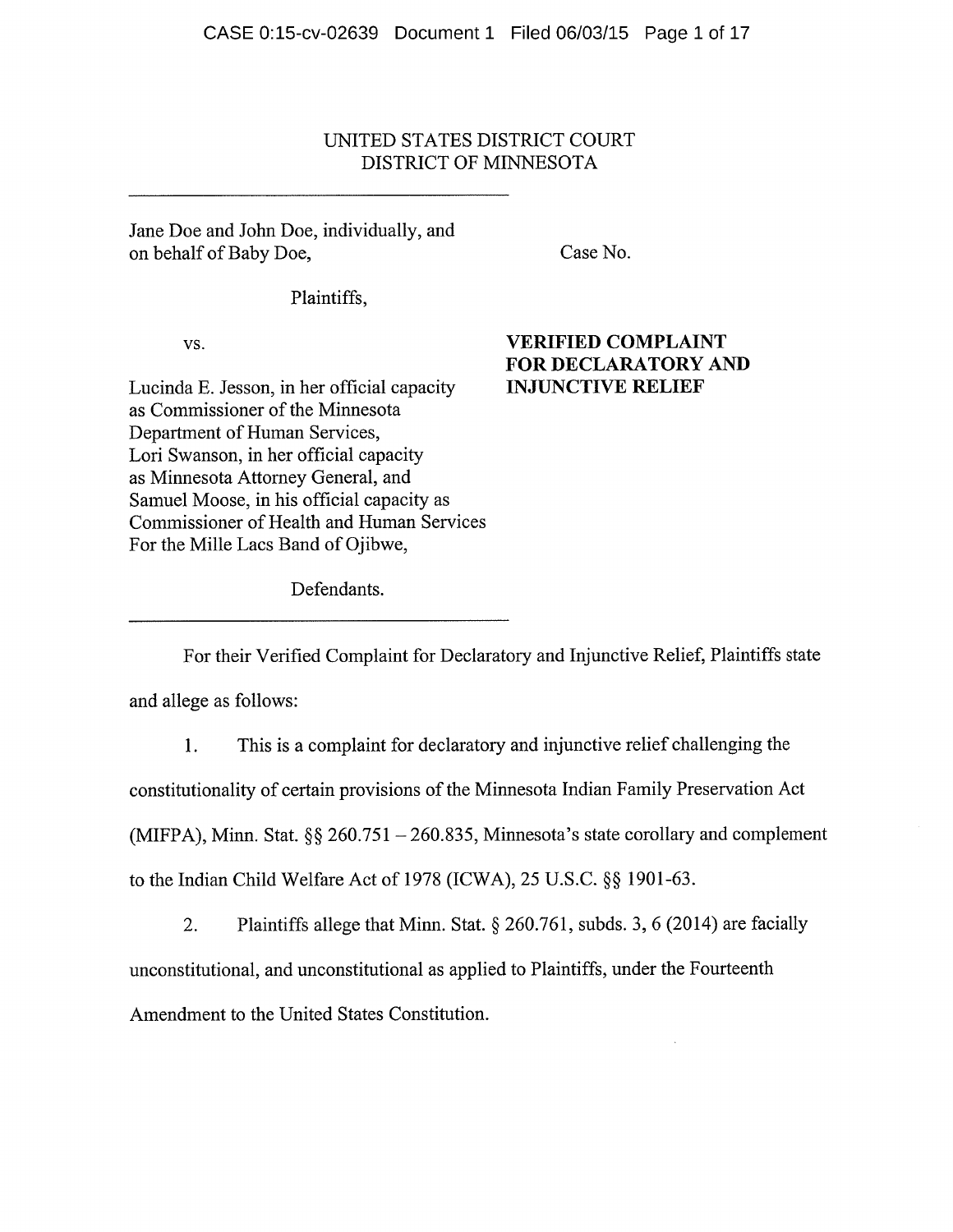#### Parties

3. Plaintiff Jane Doe is over the age of 18, is domiciled in the State of Minnesota, and is enrolled in the Mille Lacs Band of Ojibwe. Jane Doe does not domicile within or reside on an Indian reservation.

4. Plaintiff John Doe is over the age of 18, domiciled in the State of Minnesota, and is also enrolled in an Indian tribe. John Doe does not domicile within or reside on an Indian reservation.

5. Plaintiffs Jane and John Doe are Baby Doe's biological parents and remain his legal guardians pending the completion of Baby Doe's adoption by his "Adoptive" Parents." Jane Doe believes Baby Doe is eligible for membership in the Mille Lacs Band of Ojibwe because her other children, also born to John Doe, are enrolled there. Baby Doe is not and has never been domiciled or resided within an Indian reservation.

6. The use of anonymous identifiers for Plaintiffs is appropriate given the privacy issue at the heart of this case.

7. Lucinda E. Jesson is the Commissioner of the Minnesota Department of Human Services. She and her office are legally obligated to ensure the provisions of Minn. Stat.  $\S 260.761$ , subds. 3, 6, are enforced. This would include investigating, disciplining, enforcing, and/or affecting the license status of on any "private child-placing agency" which fails to comply with the terms of Minn. Stat.  $\S 260.761$ , subd. 3.

8. Lori Swanson is the Minnesota Attorney General. She and her office are legally obligated to ensure the provisions of Minn. Stat.  $\S 260.761$ , subds. 3, 6, are enforced. This would include investigating, disciplining, enforcing, and/or affecting the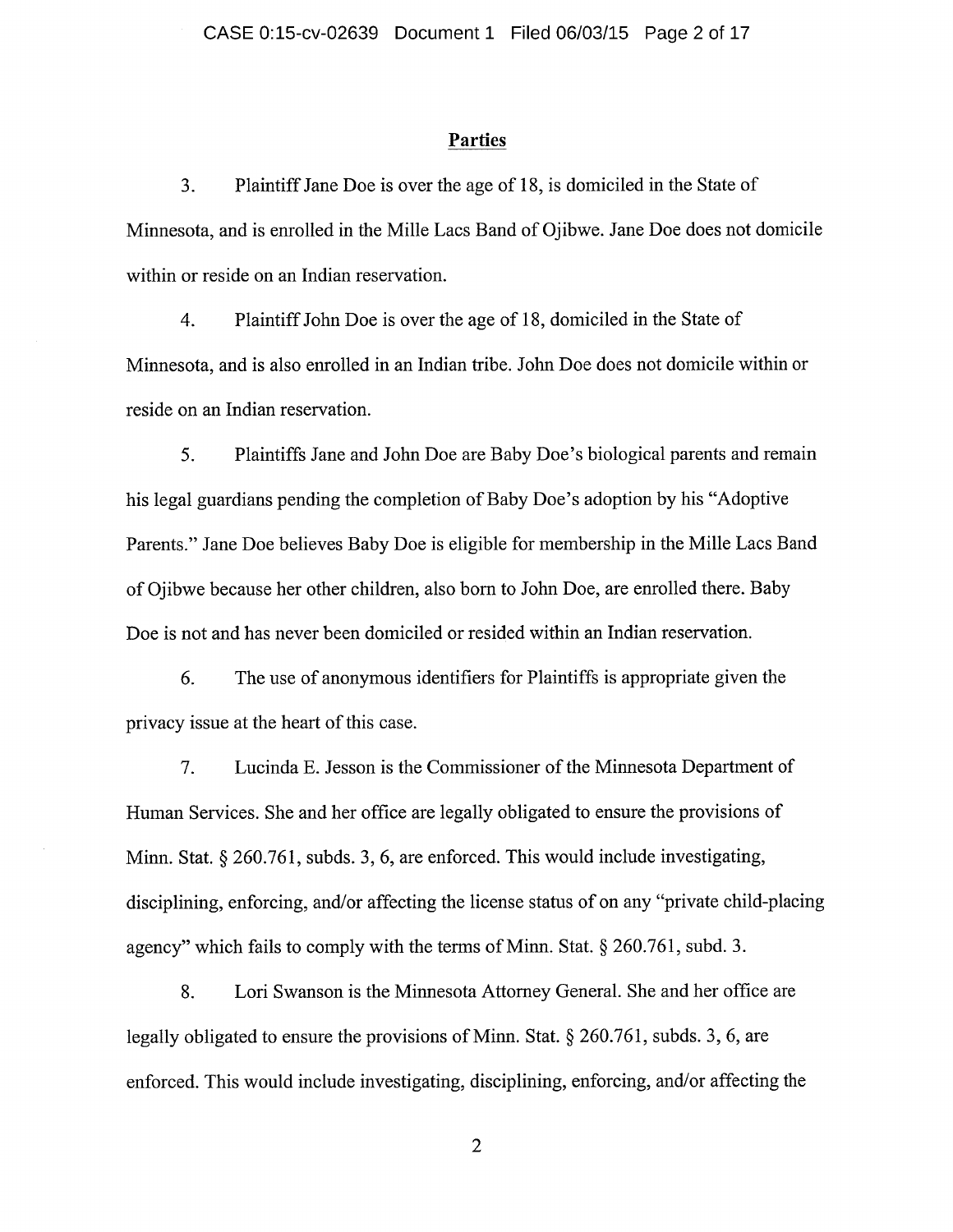#### CASE 0:15-cv-02639 Document 1 Filed 06/03/15 Page 3 of 17

license status of any "private child-placing agency" which fails to comply with the terms of Minn. Stat. § 260.761, subds. 3, 6.

9. Samuel Moose is the Commissioner of Health and Human Services for the Mille Lacs Band of Ojibwe. He is the head official for the tribal agency that exercises that tribe's right to intervention pursuant to Minn. Stat.  $\S 260.761$ , subds. 3, 6.

#### Jurisdiction and Venue

10. This Court has original jurisdiction pursuant to 28 U.S.C. § 1331, 42 U.S.C.  $\S$ § 1983, 1988, and the federal common law jurisdictional doctrine established in  $Ex$ parte Young, <sup>209</sup> U.S. <sup>123</sup> (1908), to redress the deprivation under color of state law of rights secured by the federal constitution.

11. This Court also has jurisdiction under 28 U.S.C. §§ 1331, 2201 over Plaintiffs' facial challenges to Minn. Stat.  $\S 260.761$ , subds. 3, 6.

12. The relevant acts and omissions occurred, and are likely to continue occurring, in the State of Minnesota; therefore, venue is proper in this Court pursuant to 28 U.S.C. § 1391(b)(2).

13. A preliminary injunction, enjoining Defendants from taking any action to enforce the challenged MIFPA provisions, will protect Plaintiffs' rights while these proceedings are pending. A permanent injunction, enjoining Defendants from enforcing the challenged provisions of the Act, will protect Plaintiffs' rights after the final resolution of these proceedings.

#### ICWA's Notice Provisions for Involuntary Proceedings

14. Congress passed ICWA in response to <sup>a</sup> high number of Indian children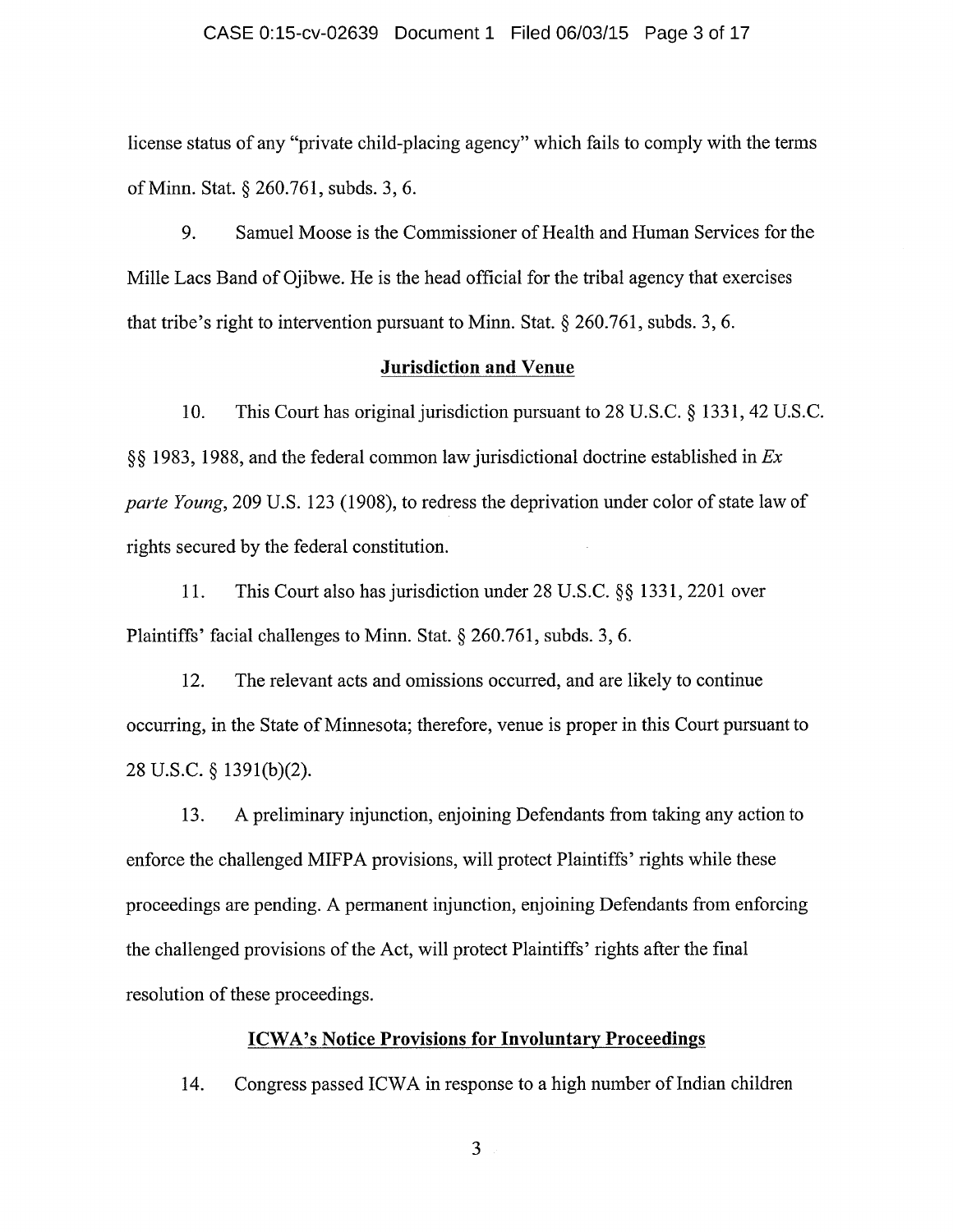being removed from their homes by both public and private agencies. Congress's intent was to "protect the best interests of Indian children and to promote the stability and security of Indian tribes and families"  $25$  U.S.C.  $\S$  1902.

15. <sup>25</sup> U.S.C. 1912(b) provides tribes with <sup>a</sup> right of intervention during state

court proceedings for the *involuntary* termination of an Indian parent(s) parental rights:

In any involuntary proceeding in <sup>a</sup> State court, where the court knows or has reason to know that an Indian child is involved, the party seeking the foster care placement of, or termination of parental rights to, an Indian child shall notify the parent or Indian custodian and the Indian child's tribe, by registered mail with return receipt requested, of the pending proceedings and of their right of intervention...

16. By granting <sup>a</sup> tribe the right to intervene in involuntary foster care or

termination proceedings, Congress enabled the tribe to seek enforcement of ICWA's

placement preferences. In cases where the parents rights are terminated, an Indian child

must be placed in accordance with  $25$  U.S.C.  $\S$  1915(a):

In any adoptive placement of an Indian child under State law, <sup>a</sup> preference shall be given, in the absence of good cause to the contrary, to <sup>a</sup> placement with

(1) <sup>a</sup> member of the child's extended family;

(2) other members of the Indian child's tribe; or

(3) other Indian families.

17. 25 U.S.C. § 1916 provides the authority to invalidate any adoptive

placement where notice was not properly provided pursuant to  $25$  U.S.C.  $\S$  1912(b).

18. Courts have repeatedly held or otherwise recognized that ICWA's notice

provisions contained in Section 1912(b) do not pertain to voluntary adoption proceedings.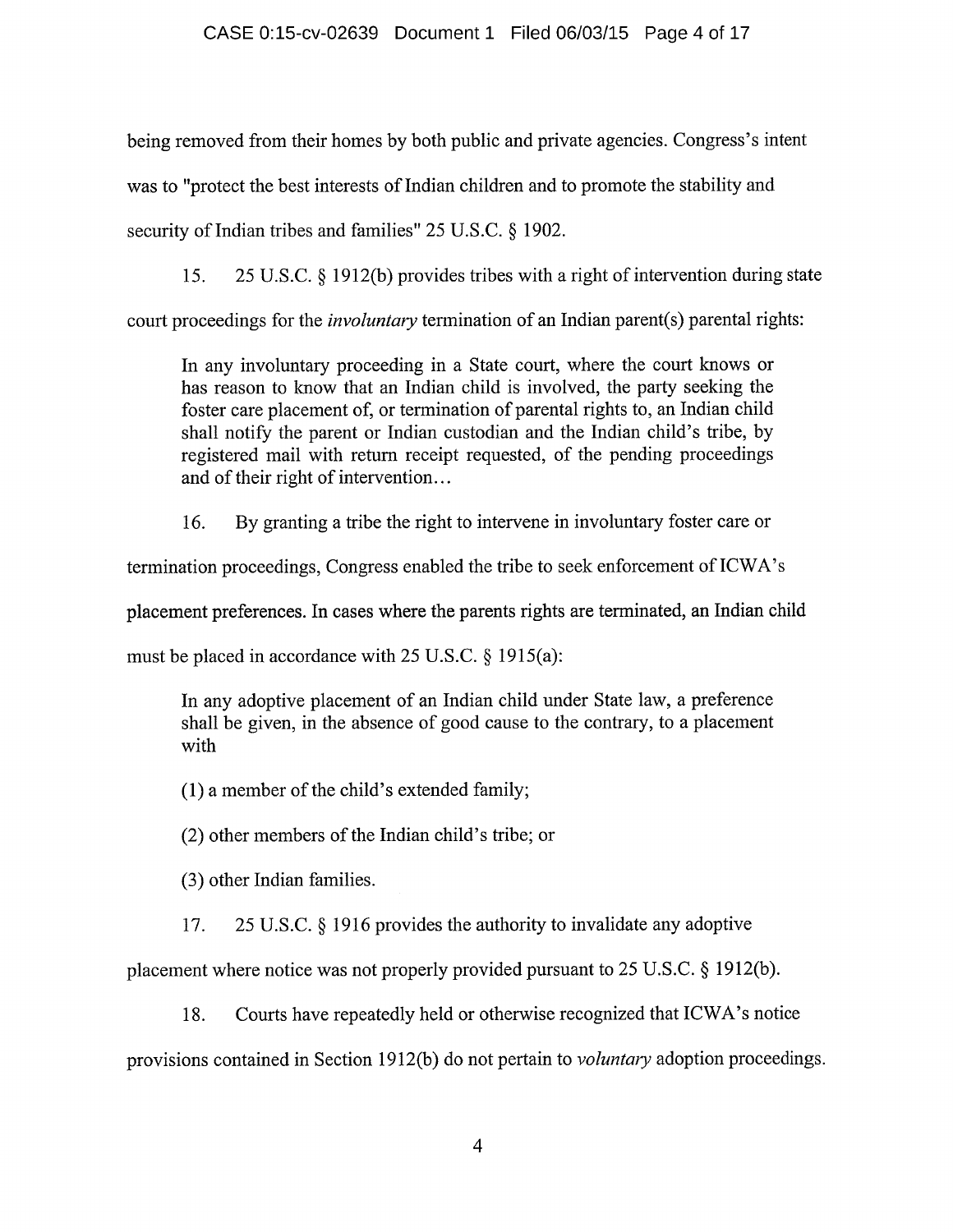#### CASE 0:15-cv-02639 Document 1 Filed 06/03/15 Page 5 of 17

See, e.g., Navajo Nation v. Super. Court of the State of Washington, 47 F. Supp. 2d 1233, 1238 (E.D. Wash. 1999); see also Catholic Soc. Servs., Inc. v. C.A.A., 783 P.2d 1159, 1160 (Alaska 1989).

19. Voluntary and involuntary termination proceedings are governed in Minnesota by Minn. Stat.  $\S 260C.301$ . A voluntary termination of parental rights occurs "with the written consent of <sup>a</sup> parent who for good cause desires to terminate parental rights..." Id., subd. 1(a). Involuntary proceedings can occur for a number of reasons including abandonment, neglect, or failure to contribute to the support or financial aid of the child. *Id.* at subds.  $1(b)(1)-(3)$ . In Minnesota, parents may also voluntarily consent to *adoption* by signing consents to adoption under Minn. Stat.  $\S$  259.24.

#### The Extended Reach of the Minnesota Indian Family Preservation Act

20. The Minnesota Indian Family Preservation Act was originally enacted in 1985, codified at Minn. Stat.  $\S$   $\S$  257.35 - 257.357 (repealed and renumbered 1999).

21. This law provided notice to tribes in cases where an Indian child was in <sup>a</sup> "dependent" condition that could lead to involuntary out of home placements. Minn. Stat. § 257.352, subd. 2.

22. But even as originally enacted the law did not mandate notice to Indian tribes of voluntary proceeding where Indian parents desired to place their children for adoption.

23. In 1997, the Minnesota Legislature expanded upon ICWA and enacted notice and intervention provisions pertaining to voluntary adoptions: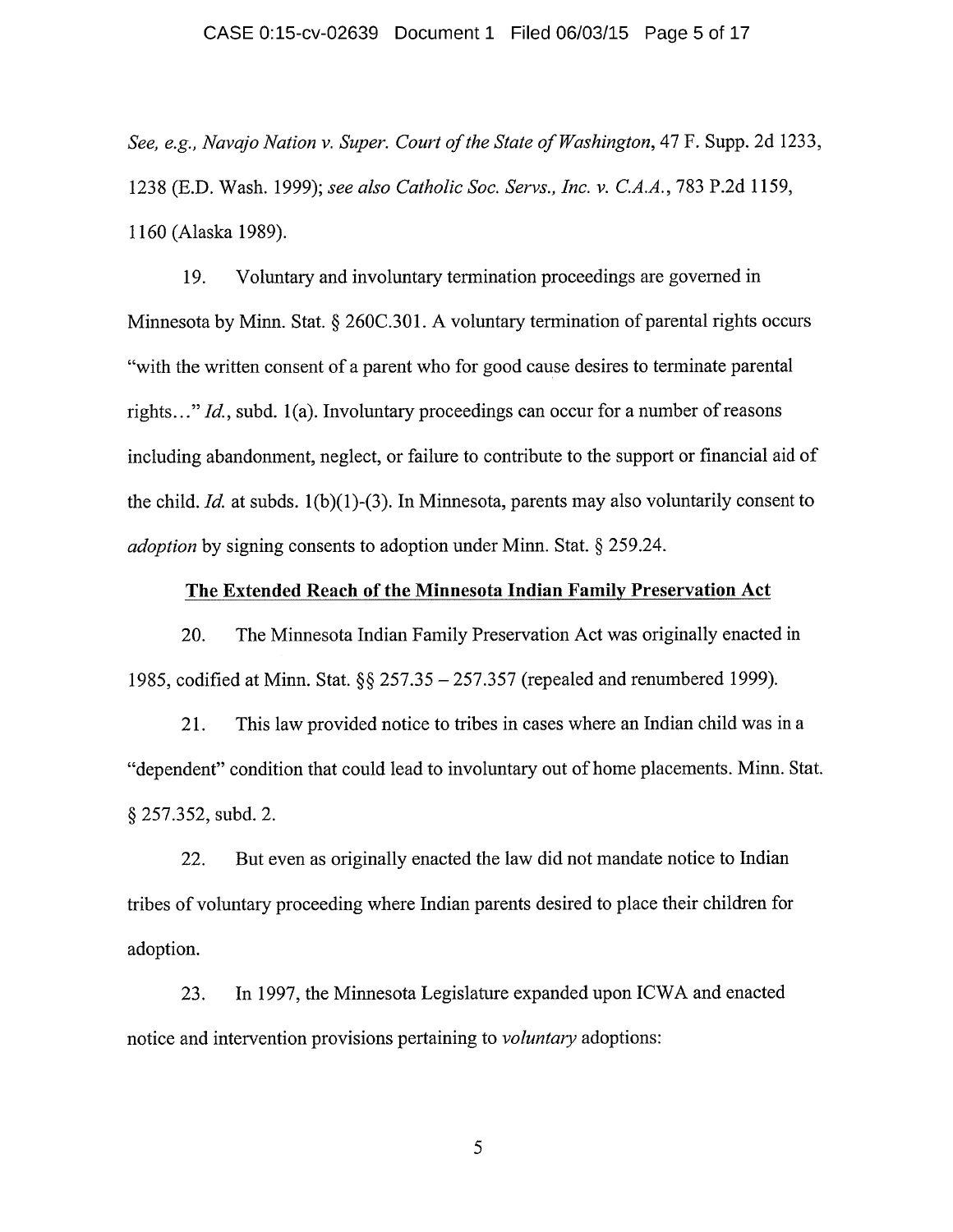In any voluntary adoptive or preadoptive placement proceeding in which <sup>a</sup> local social services agency, private child-placing agency, petitioner in the adoption, or any other party has reason to believe that <sup>a</sup> child who is the subject of an adoptive or preadoptive placement proceeding is or may be an "Indian child," as defined in section 260.755, subdivision 8, and United States Code, title 25, section 1903(4), the agency or person shall notify the Indian child's tribal social services agency by registered mail with return receipt requested of the pending proceeding and of the right of intervention under subdivision 6. If the identity or location of the child's tribe cannot be determined, the notice must be given to the United States secretary of interior in like manner, who will have <sup>15</sup> days after receipt of the notice to provide the requisite notice to the tribe. No preadoptive or adoptive placement proceeding may be held until at least ten days after receipt of the notice by the tribe or secretary. Upon request, the tribe must be granted up to 20 additional days to prepare for the proceeding. The agency or notifying party shall include in the notice the identity of the birth parents and child absent written objection by the birth parents. The private child-placing agency shall inform the birth parents of the Indian child of any services available to the Indian child through the child's tribal social services agency, including child placement services, and shall additionally provide the birth parents of the Indian child with all information sent from the tribal social services agency in response to the notice.

Minn. Stat.  $\S 260.761$ , subd. 3 (renumbered from  $\S 257$  to  $\S 260$  in 1999).

24. Minn. Stat. § 260.761, subd. 6, states: "In any state court proceeding for the

voluntary adoptive or preadoptive placement of an Indian child, the Indian child's tribe

shall have <sup>a</sup> right to intervene at any point in the proceeding."

25. MIFPA defines an "Indian child" as "an unmarried person who is under age

<sup>18</sup> and is: (1) <sup>a</sup> member of an Indian tribe; or (2) eligible for membership in an Indian

tribe." Minn. Stat. § 260.755, subd. 8. By contrast, ICWA defines an Indian child as

either "(a) <sup>a</sup> member of an Indian tribe or (b) is eligible for membership in an Indian tribe

and is the biological child of a member of an Indian tribe."  $25 \text{ U.S.C.}$  § 1903(4)

(emphasis added).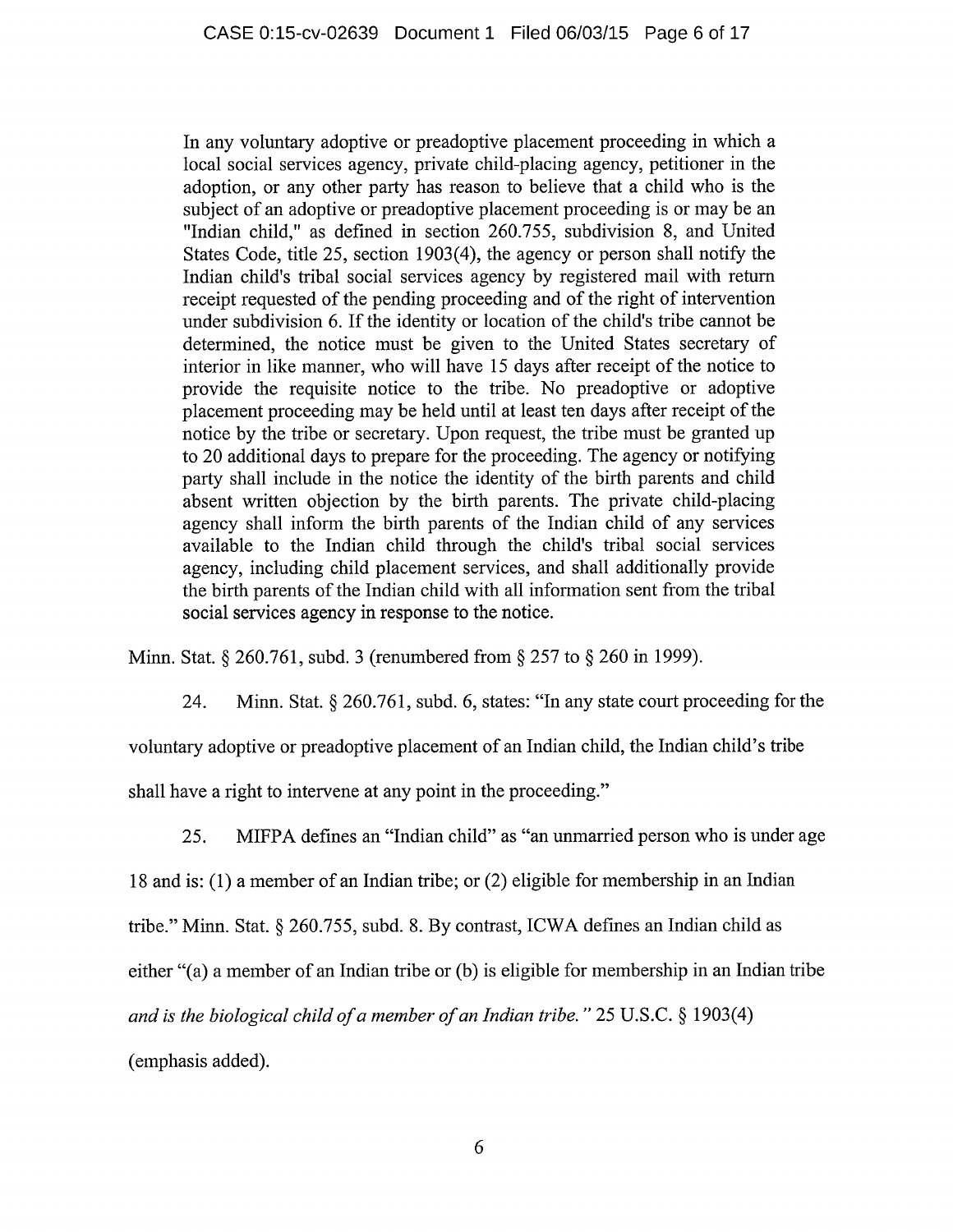#### CASE 0:15-cv-02639 Document 1 Filed 06/03/15 Page 7 of 17

26. Many Indian tribes have only blood quantum or lineage requirements as prerequisites for membership. See, e.g., Paul Spruhan, The Origins, Current Status, & Future Prospects of Blood Quantum as the Definition of Membership in the Navajo Nation, 8 Tribal L.J. 1, 5 (2007); see also Rev. Const. & Bylaws of the Minnesota Chippewa Tribe, Minnesota, art. II,  $\S$  1(c) (child eligible if born to a member and child is at least one quarter Minnesota Chippewa Indian blood). The Mille Lacs Band of Ojibwe is a member of the Minnesota Chippewa Tribe. Id. at art. III.

27. Unlike ICWA, the Minnesota Indian Family Preservation Act, facially and as applied, gives Indian tribes the right under the color of state law to interfere with voluntary, private adoptions.

#### Baby Doe's Private Direct Placement Adoption

28. Jane Doe gave birth to Baby Doe in April 2015 in Minneapolis, Minnesota.

29. Jane and John Doe are unmarried but have been <sup>a</sup> couple and continuously lived together since 2003. There is no possibility that anyone other than John Doe is the father.

30. Jane and John Doe have not had their parental rights terminated. Instead, they reached the difficult decision that adoption would be best for Baby Doe in light of their personal circumstances.

31. Jane and John Doe specifically elected to proceed with <sup>a</sup> private direct placement adoption through <sup>a</sup> private child-placing agency. A private direct placement adoption, commencing under Minn. Stat. 259.47, allows Jane and John Doe to specifically elect who Baby Doe's Adoptive Parents will be. No one other than the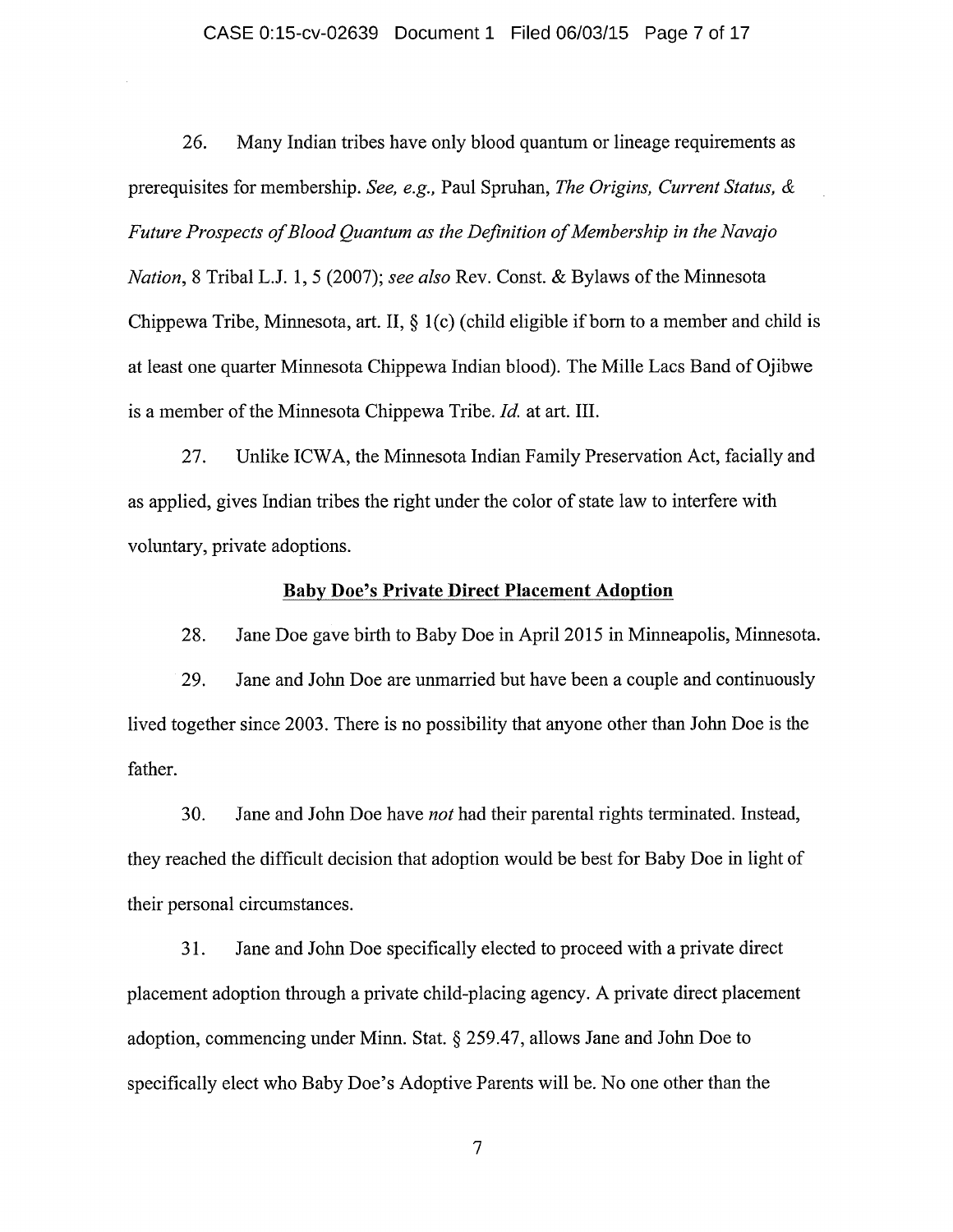#### CASE 0:15-cv-02639 Document 1 Filed 06/03/15 Page 8 of 17

selected Adoptive Parents is legally able to adopt Baby Doe under this adoption method since they do not have the parents' consent and the child is not otherwise "free" for adoption.

32. Adoptions proceedings are strictly confidential under state law. Minn. Stat. 259.61 (hearings confidential except as to person and entities having right to notice). All adoption *records*, such as birth certificates (confidential under Minn. Stat. § 144.225, subd. 2), detailed social and medical histories on the birth parents (required under Minn. Stat.  $\S$  259.43, and adoption studies and criminal background checks on adoptive parents (required under Minn. Stat.  $\S$  259.41), are likewise confidential, open to inspection only by the commissioner of human services or <sup>a</sup> licensed child placing agency. Id.

33. In private "direct adoptive placements" under Minn. Stat.  $\S$  259.47, where the parent directly places a child with adoptive parents of their choosing, notice is required to be sent only to the child's guardian, if there is one, and parents with notice rights. Minn. Stat.  $\S 259.49$ . No governmental entity has the right to notice in such adoption proceedings — unless the child is an Indian child under MIFPA, in which case the tribe must be notified of its right to intervene. Minn. Stat.  $\parallel$  260.761, subd. 3. As an intervenor, the tribe has the right to discovery of all reports or other documents filed with the court. 25 U.S.C.  $\S$  1912(c).

34. The Adoptive Parents selected by Jane and John Doe are not of Indian descent. However, Jane and John Doe chose the Adoptive Parents after learning about them from their adoption profile. They chose the Adoptive Parents because they appeared to be very good people and excellent parents to another adopted boy. Jane and John Doe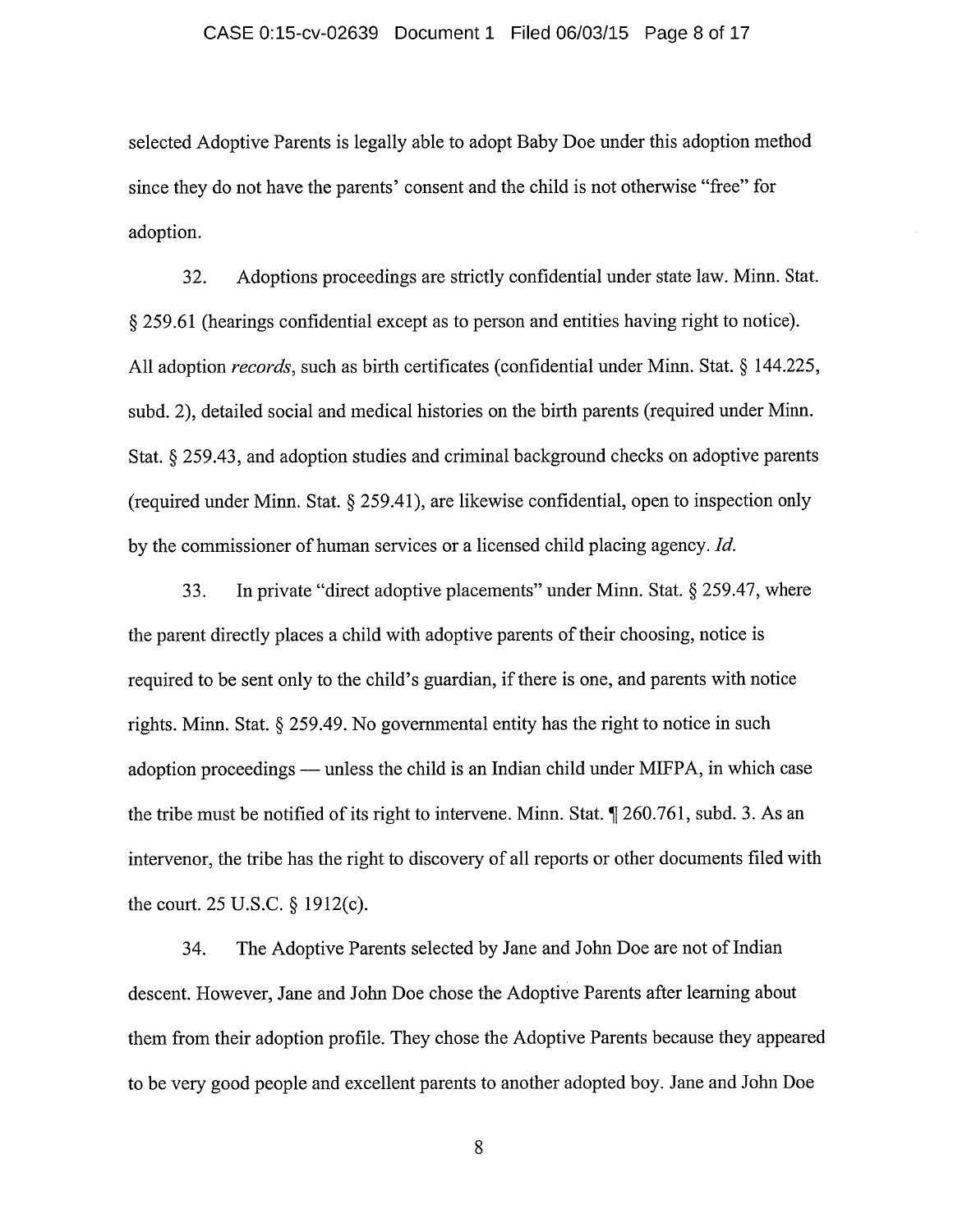were particularly happy about the idea that Baby Doe would have an older brother.

35. Jane and John Doe made an open adoption plan, including plans for Baby Doe to learn about and stay connected with his Indian heritage. Jane and John Doe have arranged with the adoptive parents to share pictures, text each other, and meet with Baby Doe from time to time. Adoptive Parents are already in <sup>a</sup> similar open adoption situation with their older boy.

36. Jane and John Doe are well aware of their rights under ICWA and MIFPA. However, they believe they are making the best decision about Baby Doe's care, custody, control, and future upbringing.

37. Jane and John Doe are also adamant that they do not want their tribes put on notice regarding Baby Doe's adoption. This notice will result in word spreading in the tribal offices of their adoption plan, and if the tribes seek out alternate placements then their families and others in the tribal community will learn of their private adoption plan. John and Jane Doe have intentionally kept Jane Doe's pregnancy and birth <sup>a</sup> secret, even from their own parents and family. This will result in embarrassment and immense pressure to deviate from what Jane and John Doe have determined to be the best decision for Baby Doe. This will also provide the tribes with the opportunity to intervene and interfere with what Jane and John Doe have determined to be the best decision for Baby Doe.

38. Jane and John Doe are also embarrassed and alamied at the breach of confidentiality that would ensue if the tribe intervened in their adoption proceeding and obtained discovery of very private adoption files and records, including Baby Doe's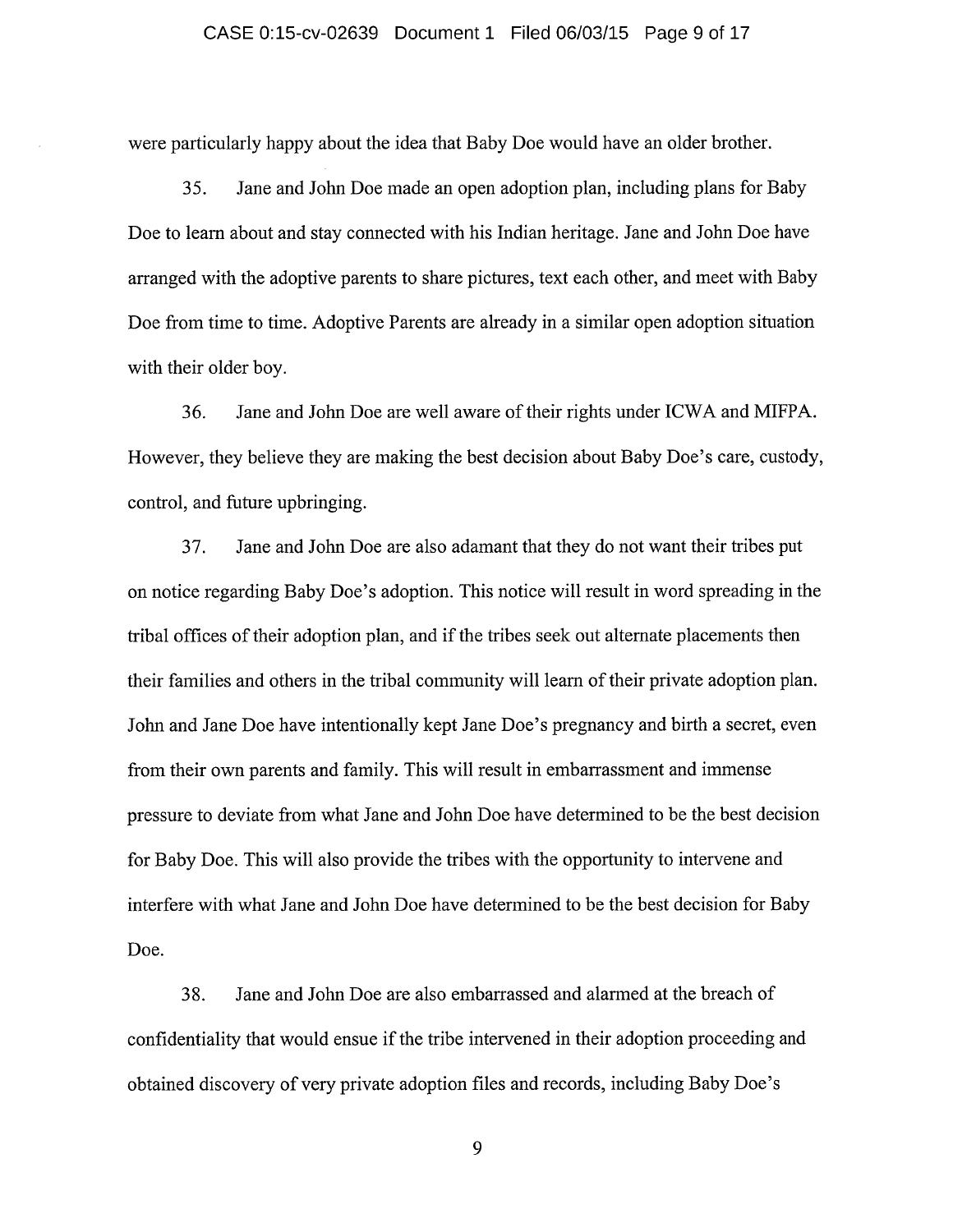#### CASE 0:15-cv-02639 Document 1 Filed 06/03/15 Page 10 of 17

confidential birth certificate, their detailed social medical history statements that they have submitted to the state juvenile court, the names and addresses of the Adoptive Parents and their adoption home study and criminal background checks.

39. As Indian parents, Jane and John Doe are aware of their right to revoke their consent at any time until the adoption is final. If the tribes attempt to interfere with their private direct placement adoption, and it becomes apparent that the Adoptive Parents will not be permitted to adopt Baby Doe, Jane and John Doe will revoke the consent already given and will not give consent to anyone else for Baby Doe's adoption.

40. Jane and John Doe are profoundly worried that any attempt to interfere with their private direct placement adoption will not be in Baby Doe's best interest and will be devastating to them and the Adoptive Parents.

41. This is an emergency. Plaintiffs placed Baby Doe with Adoptive Parents, for eventual adoption, on May 8, 2015, pursuant to <sup>a</sup> preadoptive custody order signed by the Hennepin County Juvenile Court. Plaintiffs must execute their consents to adoption within 60 days of this date of placement. Minn. Stat.  $\S$  259.47, subd. 7. ICWA requires that Indian parents consent to adoption in court. 25 U.S.C.  $\S$  1913(a). Minn. Stat.  $\S$ 260.761, subd. 3, requires tribal notification. IfPlaintiffs fail to execute consents in <sup>60</sup> days (i.e., by July 8, 2015), the state juvenile court is required to refer the matter to the county child protection agency to investigate whether Plaintiffs should have their rights terminated on the basis of abandonment. Minn. Stat.  $\S$  259.47, subd. 8. Plaintiffs request preliminary injunctive relief so that they may timely sign their consents without notice to the tribe.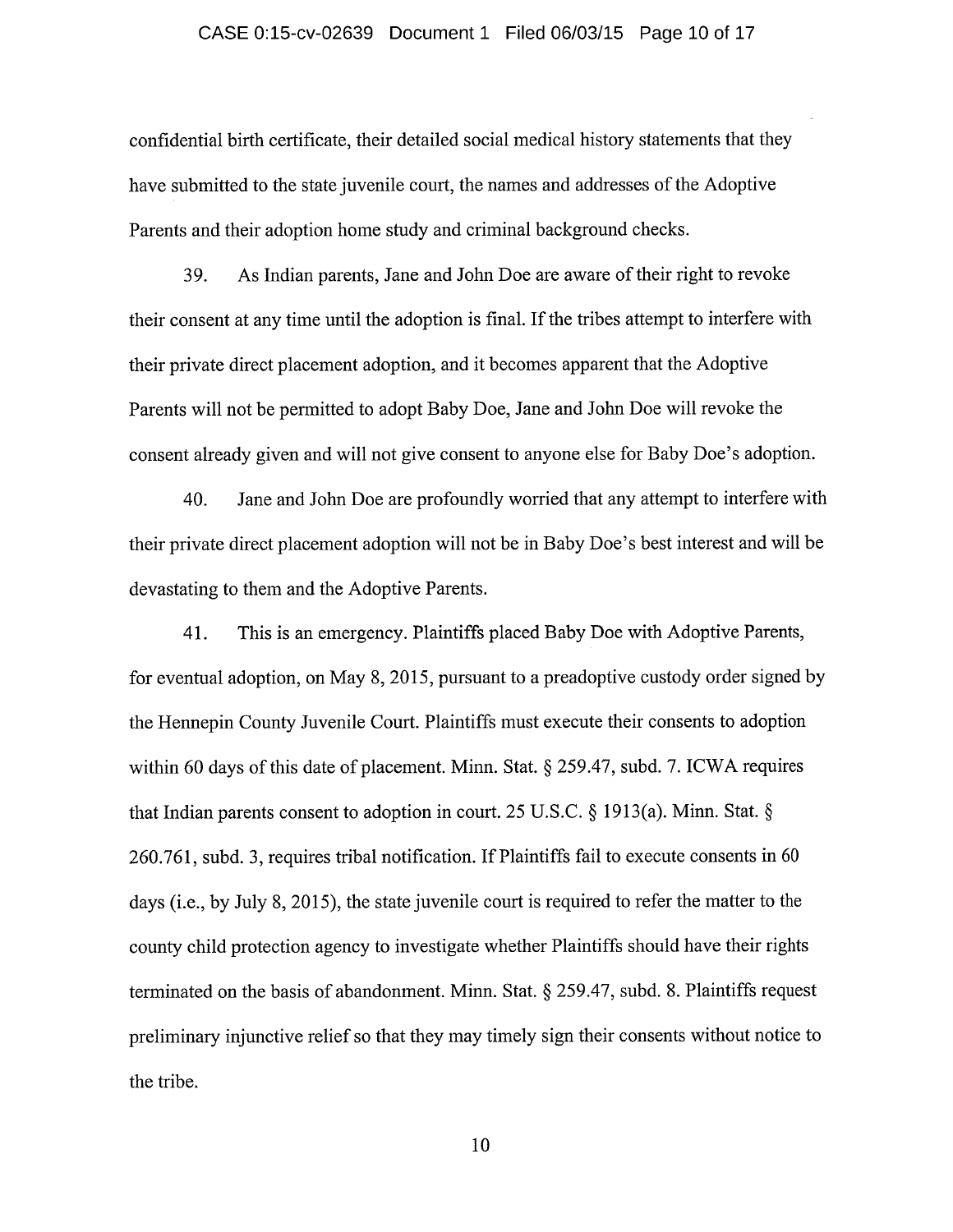#### Count I (All Defendants - Due Process, 42 U.S.C. §§ 1983, 1988)

42. Plaintiffs incorporate by reference all preceding allegations as if fully stated herein.

43. The Fourteenth Amendment to the United States Constitution precludes any State from "depriving any person of life, liberty, or property, without the due process of law." U.S. Const. amend. XIV,  $\S$  1.

44. The privacy interest of parents is a well-established liberty and right protected by the Due Process Clause of the United States Constitution.

45. Plaintiffs have <sup>a</sup> liberty and privacy interest in their parental rights and should be entitled to the certain rights, responsibilities, benefits and protections regardless of their race.

46. Defendants' infringement upon the Plaintiffs' liberty and right to privately pursue <sup>a</sup> direct private placement adoption violates the Due Process Clause.

47. Defendants' interference upon Plaintiffs' direct private placement adoption violates the Plaintiffs' fundamental parental rights and fundamental freedom in liberty, dignity, privacy, and family integrity under the Fourteenth Amendment.

48. Minn. Stat.  $\S 260.761$ , subds. 3, 6, facially and as applied to ICWA's preference provisions (25 U.S.C.  $\S$  1915(a)), deprives Plaintiffs of their Due Process rights under the Fourteenth Amendment and is not narrowly tailored to serve <sup>a</sup> compelling governmental interest.

49. Defendants, acting under color of state law, are depriving Plaintiffs of their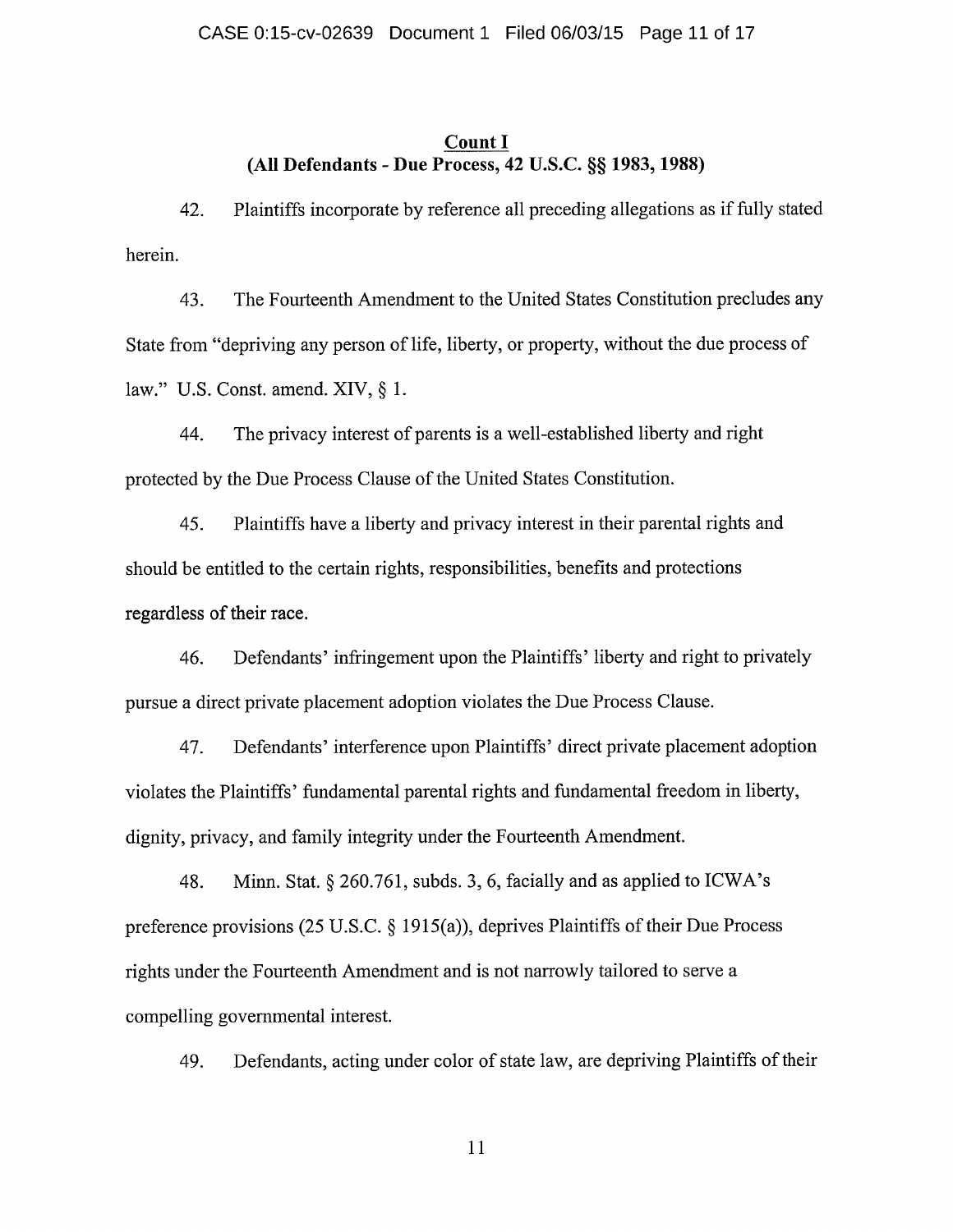#### CASE 0:15-cv-02639 Document 1 Filed 06/03/15 Page 12 of 17

rights secured by the Due Process Clause of the Fourteenth Amendment to the United States Constitution in violation of 42 U.S.C.  $\S$  1983

50. Plaintiffs are entitled to their costs, including their reasonable attorneys' fees, pursuant  $42$  U.S.C.  $\S$  1988.

51. Pursuant to the Federal Declaratory Judgment Act, 28 U.S.C. § 2201, and Fed. R. Civ. P. 57, Plaintiffs seek a declaratory judgment that Minn. Stat.  $\S 260.761$ , subds. 3, 6, violate the Due Process Clause of the Fourteenth Amendment to the United States Constitution.

52. Plaintiffs have no other adequate remedy at law.

### Count II (All Defendants - Equal Protection, 42 U.S.C. §§ 1983, 1988)

53. Plaintiffs incorporate by reference all preceding allegations as iffully stated herein.

54. Minn. Stat.  $\S 260.761$ , subds. 3, 6, facially and as applied to ICWA's preference provisions (25 U.S.C.  $\S$  1915(a)), deprives Plaintiffs of Equal Protection under the Fourteenth Amendment by discriminating on the basis ofrace, national origin, and/or ethnicity.

55. On their face, the notification and intervention provisions of Minn. Stat.  $\S$ 260.761, subds. 3, 6, discriminate on the basis ofrace, national origin, and/or ethnicity, do not relate to parents or children domiciled on Indian land, do not relate to Indian selfgovernance, and therefore these discriminatory provisions are subject to strict scrutiny.

56. The notification and intervention provisions of Minn. Stat.  $\S 260.761$ ,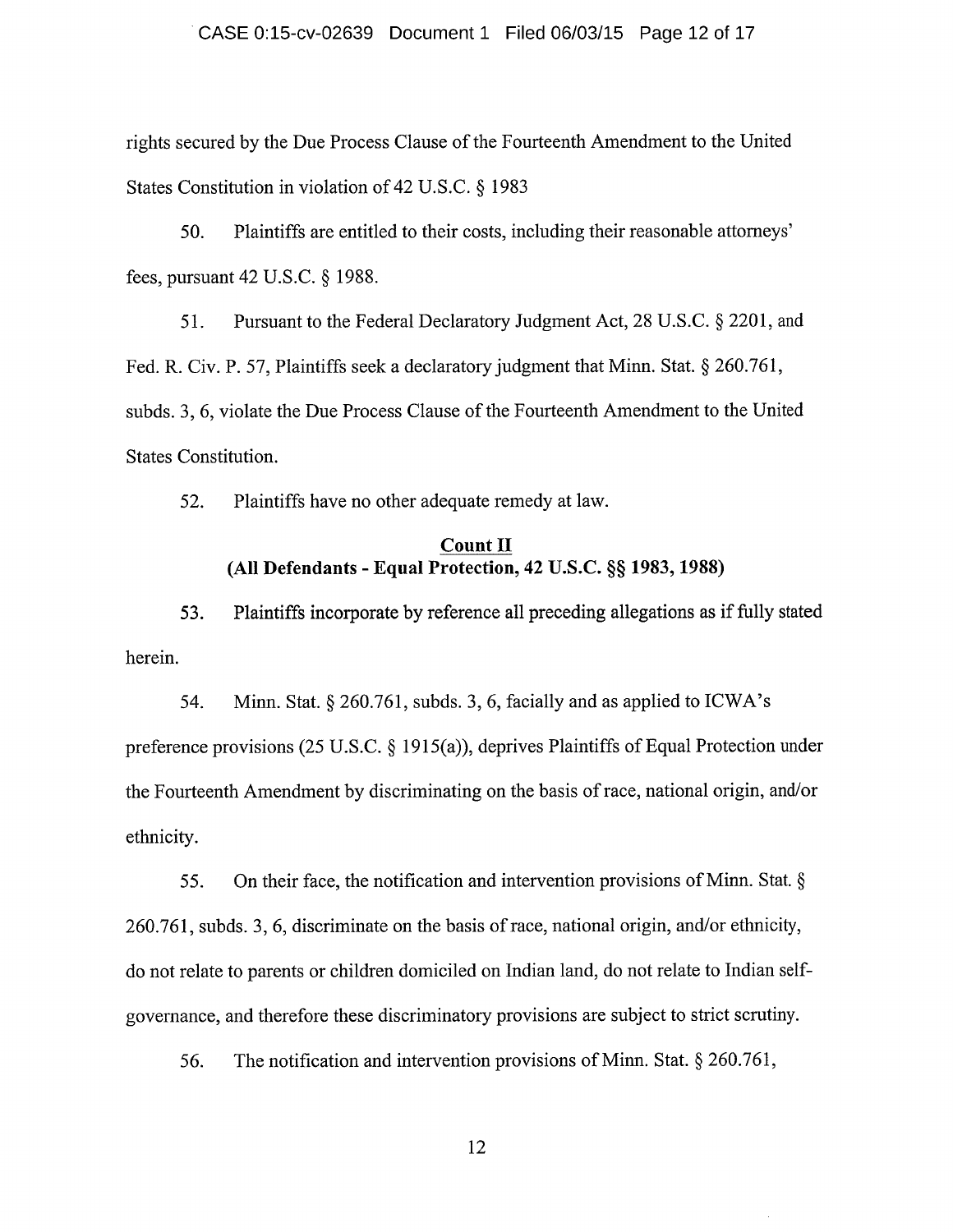subds. 3, 6, as applied to ICWA's preference provisions discriminate on the basis of race, national origin, and/or ethnicity, do not relate to parents or children domiciled on Indian land, do not relate to Indian self-governance, and therefore these discriminatory provisions are subject to strict scrutiny.

57. The notification and intervention provisions of Minn. Stat.  $\S 260.761$ , subds. 3, 6, fail strict scrutiny because they are not narrowly tailored to advance <sup>a</sup> compelling state interest.

58. Defendants, acting under color of state law, are depriving Plaintiffs of their rights secured by the Equal Protection Clause of the Fourteenth Amendment to the United States Constitution in violation of  $42$  U.S.C. § 1983.

59. Plaintiffs are entitled to their costs, including their reasonable attorneys' fees, pursuant  $42$  U.S.C.  $\S$  1988.

60. Pursuant to the Federal Declaratory Judgment Act, 28 U.S.C. § 2201, and Fed. R. Civ. P. 57, Plaintiffs seek a declaratory judgment that Minn. Stat.  $\S 260.761$ , subds. 3, 6, violate the Equal Protection Clause of the Fourteenth Amendment to the United States Constitution.

61. Plaintiffs have no other adequate remedy at law.

# Count III (All Defendants - Request for a Preliminary Injunction)

62. Plaintiffs incorporate by reference all preceding allegations as iffully stated herein.

63. As discussed above, timing is critical to avoid an investigation into the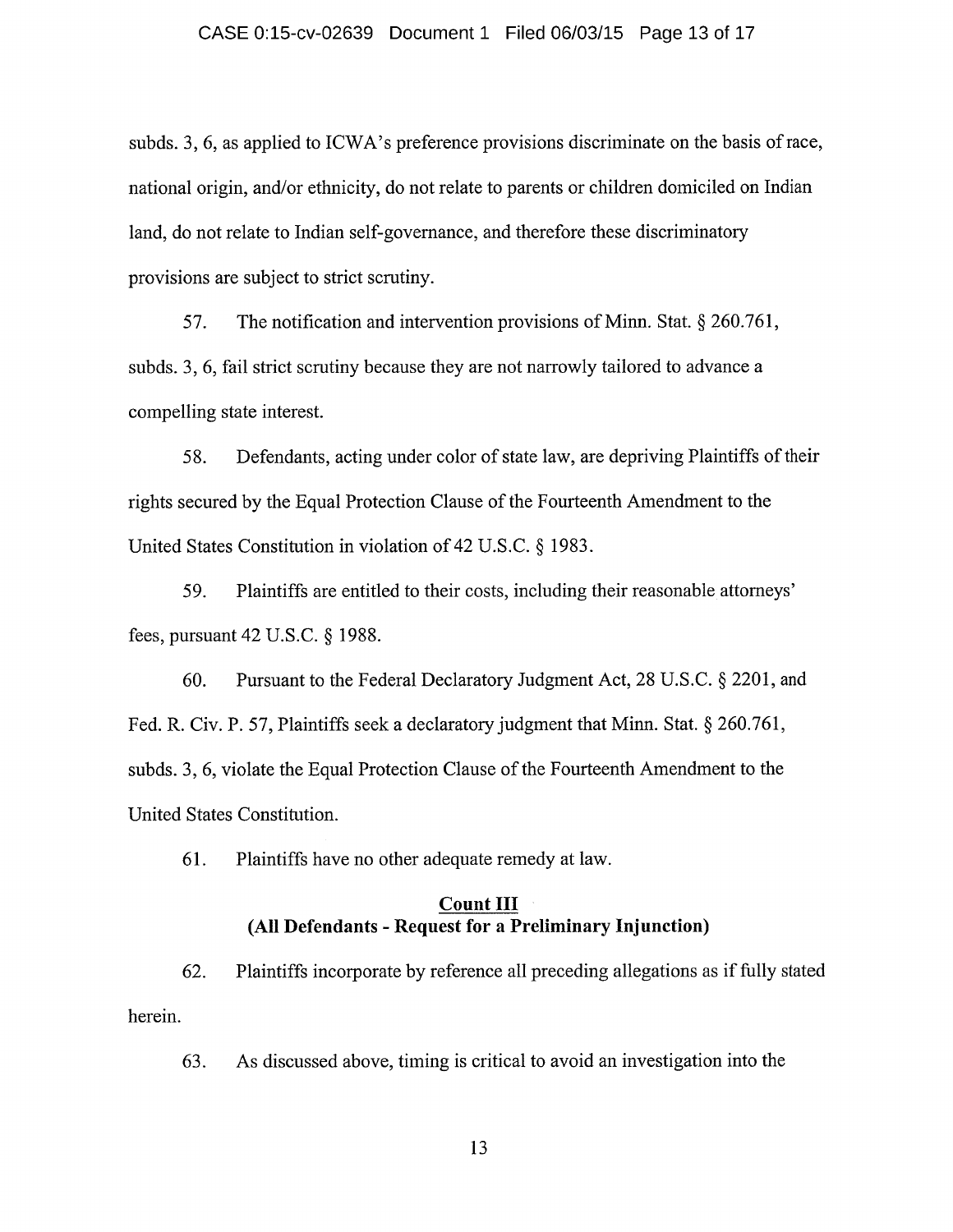issue of abandonment.

64. Plaintiffs have no adequate remedy at law.

65. Plaintiffs seek the entry of <sup>a</sup> preliminary injunction, enjoining Defendants and Defendants' officers, agents, servants, employees, attorneys, and other persons in active concert or participation with Defendants or Defendants' officers, agents, servants, employees or attorneys from enforcing Minn. Stat.  $\S 260.761$ , subds. 3, 6.

# Count IV (All Defendants - Request for a Permanent Injunction)

66. Plaintiffs incorporate by reference all preceding allegations as iffully stated herein.

- 67. Plaintiffs have no adequate remedy at law.
- 68. Plaintiffs seek the entry of <sup>a</sup> preliminary injunction, enjoining Defendants

and Defendants' officers, agents, servants, employees, attorneys, and other persons in

active concert or participation with Defendants or Defendants' officers, agents, servants,

employees or attorneys from enforcing Minn. Stat. § 260.761, subds. 3, 6.

# Prayer for Relief

WHEREFORE, Plaintiffs pray that this Court:

- (A) enter a judgment declaring that Minn. Stat.  $\S 260.761$ , subds. 3, 6, violate the Due Process Clause of the Fourteenth Amendment to the United States Constitution;
- (B) enter a judgment declaring that Minn. Stat.  $\S 260.761$ , subds. 3, 6, violate the Equal Protection Clause of the Fourteenth Amendment to the United States Constitution;
- (C) enter <sup>a</sup> preliminary and permanent injunction enjoining Defendants from enforcing Minn. Stat.  $\S 260.761$ , subds. 3, 6, as challenged herein;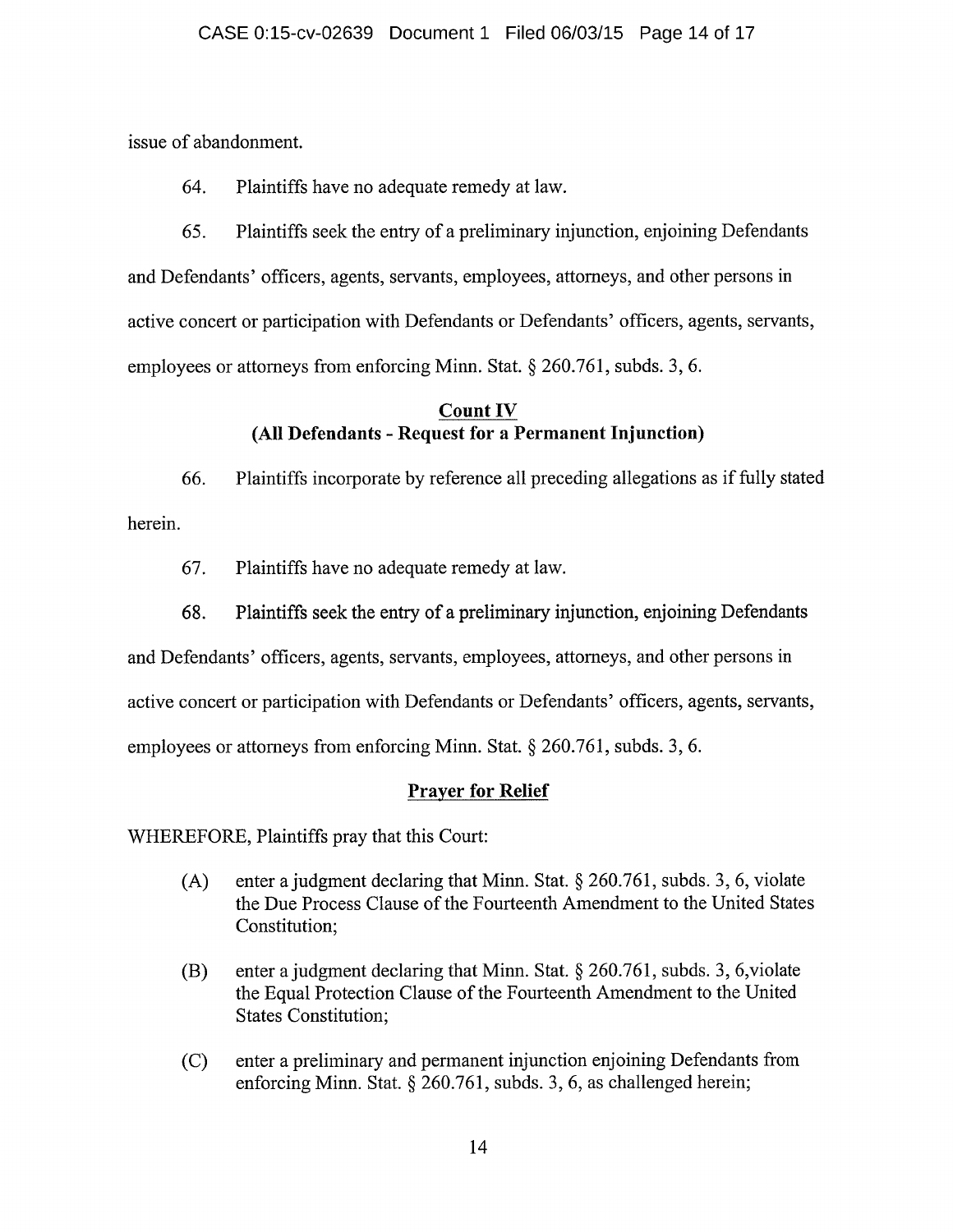- (D) award costs and expenses to Plaintiffs, including reasonable attorneys' fees, pursuant to 42 U.S.C.  $\S$  1988; and
- (E) award such additional relief as this Curt deems just and proper.

Dated: June 3, 2015

# HOVLAND & RASMUS, P.A. /s/ R. Daniel Rasmus

R. Daniel Rasmus, #0260289 6800 France Avenue South, Suite 190 Edina, MN 55435 Phone: 612.874.8550 Fax: 612.874.9362 Email: drasmus@hovlandrasmus.com

 $-$  and  $-$ 

## FIDDLER LAW OFFICE, P.A.

Mark D. Fiddler, #0197853 6800 France Avenue South, Suite 190 Edina, MN 55435 Phone: 612.822.4095 Fax: 612.822.4096 Email: mark@fiddler-law.com

 $-$  and  $-$ 

# NEWMARK STORMS LAW OFFICE LLC

Jeffrey S. Storms, #0387240 Jill A. Brisbois, #0345477 100 South Fifth Street, Suite 2100 Minneapolis, MN 55402 Phone: 612-455-7500 Fax: 612.455.7051 Email: jeff@newmarkstorms.com jill@newmarkstorms.com

Attorneys for Plaintiffs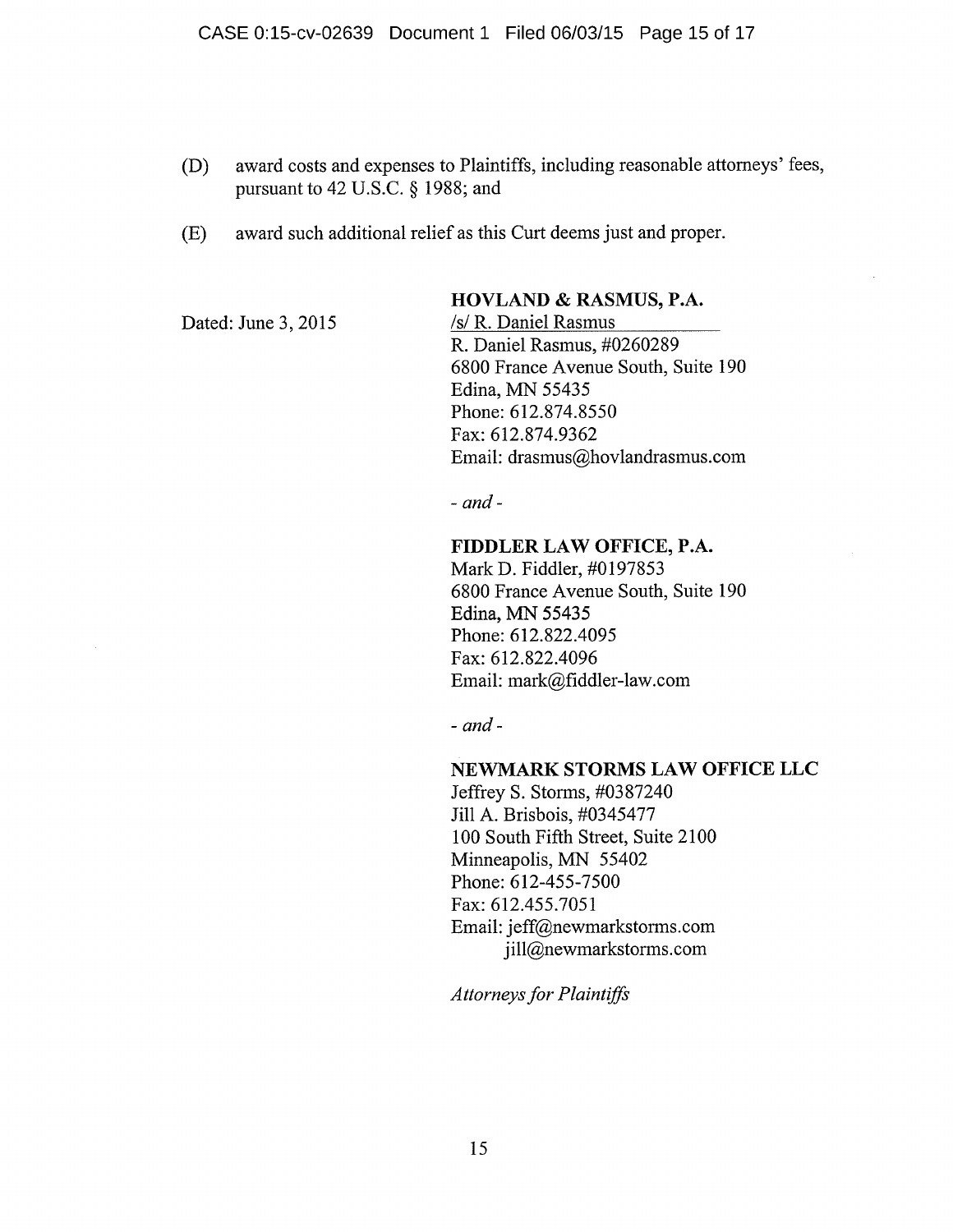CASE 0:15-cv-02639 Document 1 Filed 06/03/15 Page 16 of 17

# CONFIDENTIAL - FILE ONLY UNDER SEAL

Verification of<sup>[</sup>

 $\overline{A}$  hereby declare as follows:

1. I am a Plaintiff in the present case, individually and on behalf of  $\bullet$ , born on  $\bullet$  , in the City of Minneapolis, Minnesota, County of Hennepin. I am a citizen of the United States of America, and resident of the State of Minnesota. My address is **if the contract of the contract of the contract of the contract of the contract of the contract of the contract of the contract of the contract of the contract of the contract of the contract of t** of birth is

2. I have personal knowledge of myself, my activities, my intentions, including those set out in the Verified Complaint for Declaratory and Injunctive Relief filed in this matter on June 3, 2015, and if called on to testify I would competently testify as to the matters stated herein.

3. Pursuant to 28 U.S.C.  $\S$  1746, I verify under penalty of perjury under the laws of the United States of America that the factual statements in the Verified Complaint for Declaratory and Injunctive Relief concerning myself, my activities, and my intentions are true and correct.

Dated:  $\lfloor \ell/3 \rfloor$  15